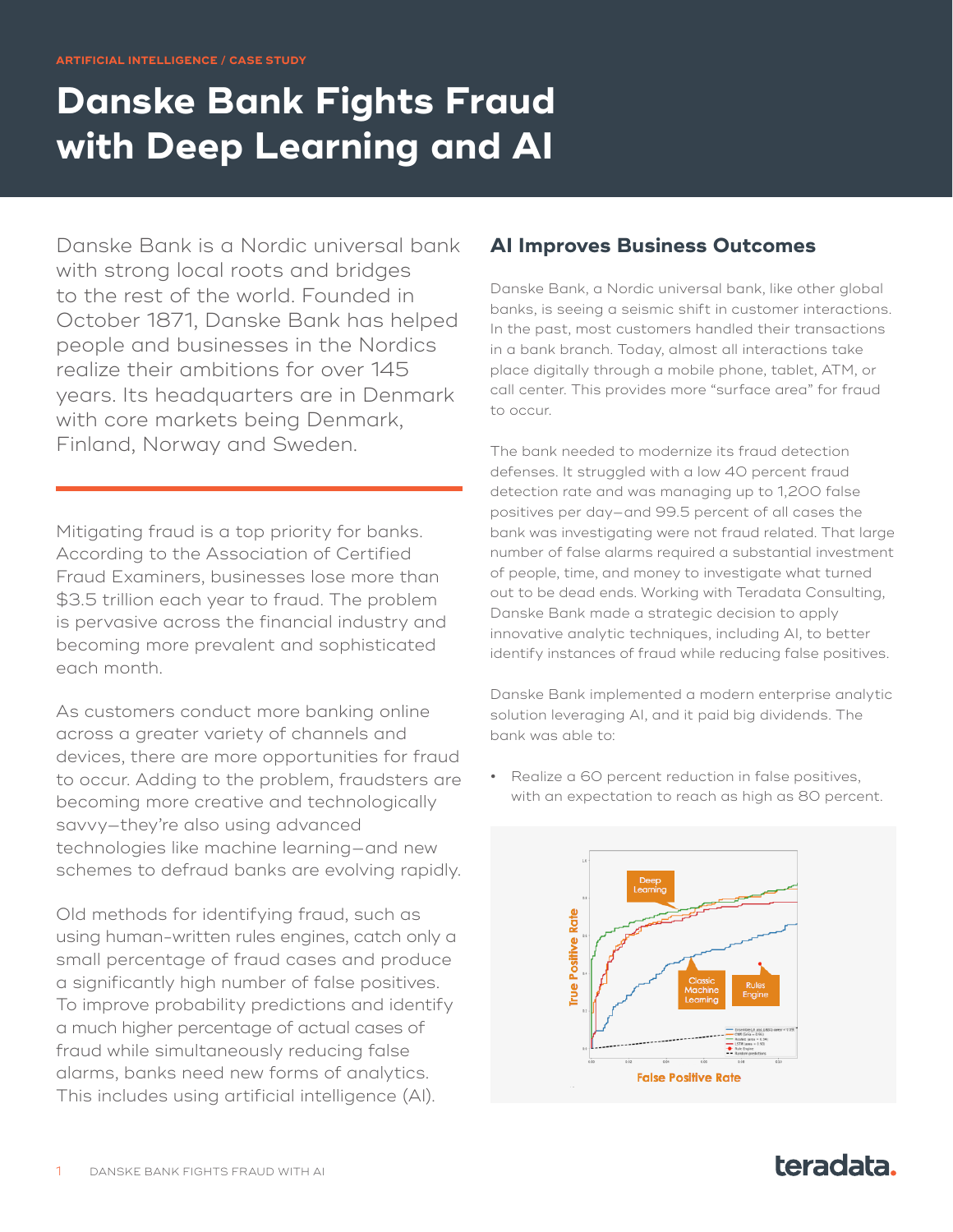- **•** Increase true positives by 50 percent.
- **•** Focus resources on actual cases of fraud.

The graph shows how true and false positive rates improved with advanced analytics. The red dot represents the old rules engine, which caught only about 40 percent of all fraud. Deep learning improved significantly upon machine learning, allowing Dankse Bank to better detect fraud with much lower false positives.

## **Deep Learning Enhances Fraud Detection**

Dankse Bank integrated deep learning software with graphical processing unit (GPU) appliances that were also optimized for deep learning. The software helps the analytic model identify potential cases of fraud while intelligently avoiding false positives. Operational decisions are shifted from users to AI systems.

However, human intervention is still necessary in some cases. For example, the model can identify anomalies, such as debit card purchases taking place around the world, but analysts are needed to determine if it's fraud or if a bank customer simply made an online purchase that sent a payment to China, then bought an item the next day from a retailer based in London.

Danske Bank's analytic approach employs a "champion/ challenger" methodology. With this approach, deep learning systems compare models in real time to determine which one is most effective. Each challenger processes data in real time, learning as it goes which traits are more likely to indicate fraud. If a process dips below a certain threshold, the model is fed more data, such as the geo-location of customers or recent ATM transactions. When a challenger outperforms other challengers, it transforms into a champion, giving the other models a roadmap to successful fraud detection.

#### **New Capabilities Deliver New Value**

Enterprise analytics are rapidly evolving and moving into new learning systems enabled by AI. At the same time, hardware and processors are becoming more powerful and specialized, and algorithms more accessible, including those available through open source. This gives banks the powerful solutions needed to identify and mitigate fraud.

As Dankse Bank learned, building and deploying an enterprise grade analytic solution that meets its specific needs and leverages its data sources delivers more value than an off-the-shelf model could have provided. With AI and deep learning, Dankse Bank now has the ability to better uncover fraud without being burdened by an unacceptable amount of false positives.

The solution also allows the bank's engineers, data scientists, lines of business, and investigative officers from Interpol, local police, and other agencies to collaborate to uncover fraud, including sophisticated fraud rings. With its enhanced capabilities, the enterprise analytic solution is now being used across other business areas of the bank to deliver additional value.

#### **Advanced Technologies in Action**

Danske Bank undertook a multi-step project to productionize machine learning techniques while simultaneously developing deep learning models to test those techniques. The integrated models helped identify the growing problem of fraud.

## **Technology-Enabled Approach Enables Automated Processes**

Implementing deep learning and artificial intelligence (AI) modeling solutions can be difficult for companies to achieve on their own. They can benefit by partnering with a company that has the proven capabilities to implement technology-enabled solutions that deliver high-value outcomes.

Teradata has the expertise to configure specialized hardware and software frameworks to enable new operational processes. We work to integrate new hardware and software, along with foundational requirements such as an integrated data warehouse and data lake, with a customer's current system. This approach enables advanced analytics, new discoveries, and automated processes.

For example, Dankse Bank faced several challenges when moving beyond machine learning into a deep learning and AI environment. The solution had to have the capability to identify fraud across all channels and products, including mobile. This required gathering and